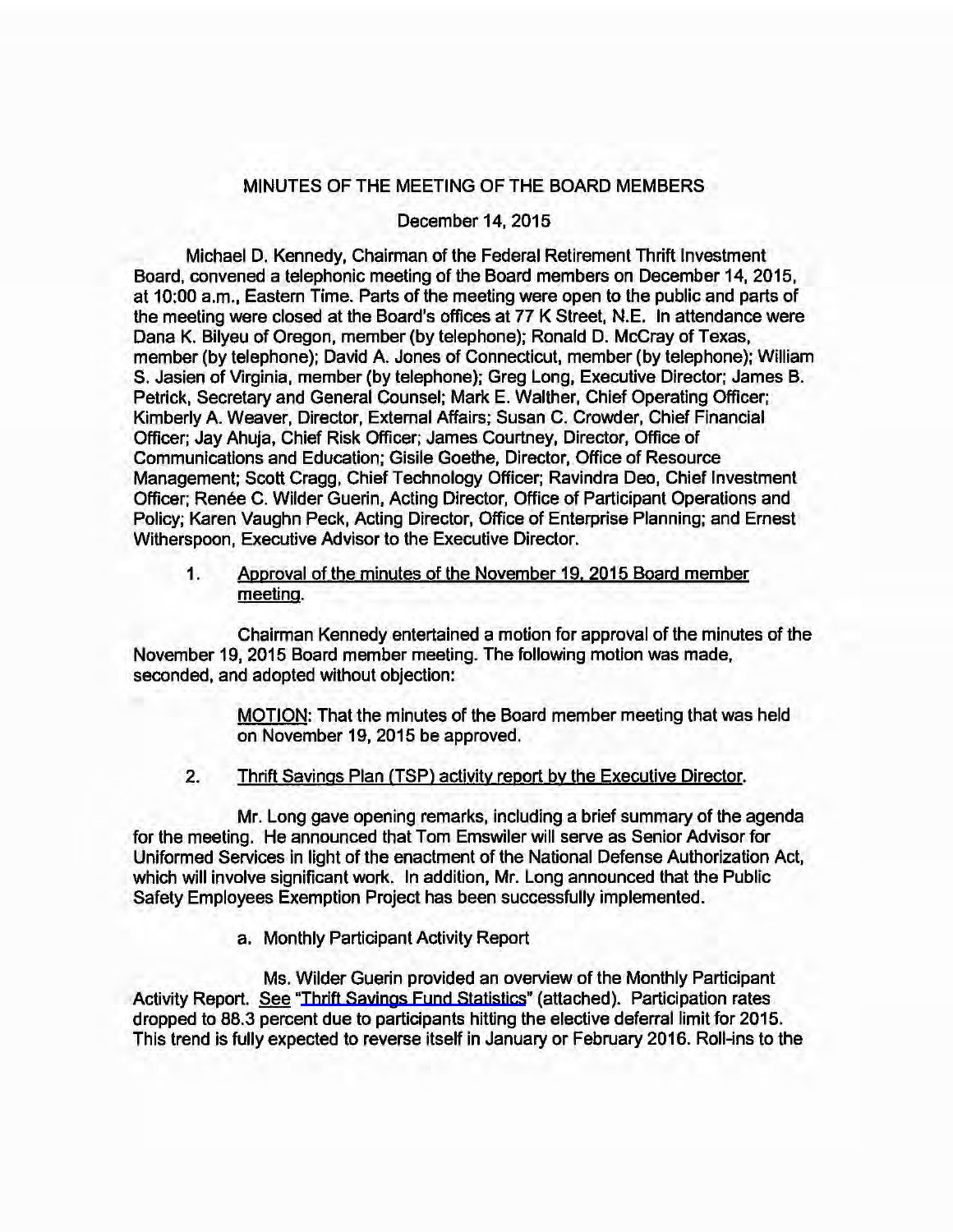Plan were strong for November 2015 and the level of roll-ins for January through November 2015 is higher than the level received in all of 2014.

b. Monthly Investment Performance Report

Mr. Deo reviewed the fund performance memorandum, entitled "[November 2015 Performance Review -](https://www.frtib.gov/pdf/minutes/MM-2015Dec-Att2.pdf) G, F, C, S, I, and L Funds" (attached). Mr. Deo examined the tracking error of the BlackRock-managed funds versus their underlying indices, noting that, for November, the S Fund had a positive tracking error of 9 basis points due to securities lending and sampling and the I Fund had a positive tracking error of 71 basis points due to the reversal of the fair valuation pricing loss in October. For January through November 2015, the F Fund and S Fund had positive tracking errors of 36 basis points and 53 basis points, respectively, primarily due to securities lending, and the I Fund had a positive tracking error of 107 basis points primarily due to 2014 year-end fair value adjustments.

In December to date, the C Fund decreased by 3.2 percent, the S Fund decreased 5.3 percent, the F fund increased by 0.3 percent, and the I Fund decreased by 3.9 percent.

c. Legislative Report

Ms. Weaver reported that the funding bill for the Federal Government will expire. She noted that Congress is putting a package together and will likely need to pass another short-term extension.

3. Quarterly Metrics Report.

Ms. Toni Bush Neal of the Office of Enterprise Planning (OEP) provided an overview of the Agency's performance metrics for the fourth quarter of fiscal year 2015. See "[FRTIB Performance Metrics: 4th Quarter Fiscal Year 2015"](https://www.frtib.gov/pdf/minutes/MM-2015Dec-Att3.pdf) (attached). The 4th quarter Plan participation rate was 88.55 percent. The one-year FERS postseparation retention rate decreased from the previous quarter. The proportional participant balances allocated to the L Fund have decreased slightly from last quarter.

Ms. Bush Neal reported that participants' account information availability, investing and withdrawal processing timeliness, call center availability, response times, and participation correspondence rates are all on target.

The report indicates that 19 of the 20 scheduled audit findings were closed. The Agency's program office has provided the packages to demonstrate closure of 19 audit findings to the Office of Enterprise Risk Management (OERM) but OERM has not yet verified that all of the documents are sufficient to demonstrate closure to KPMG and the Department of Labor. Mr. Long indicated that more time will be built into the Agency's timeframe for audit schedules in the future to better account for this process and the language on the report will be updated for clarity.